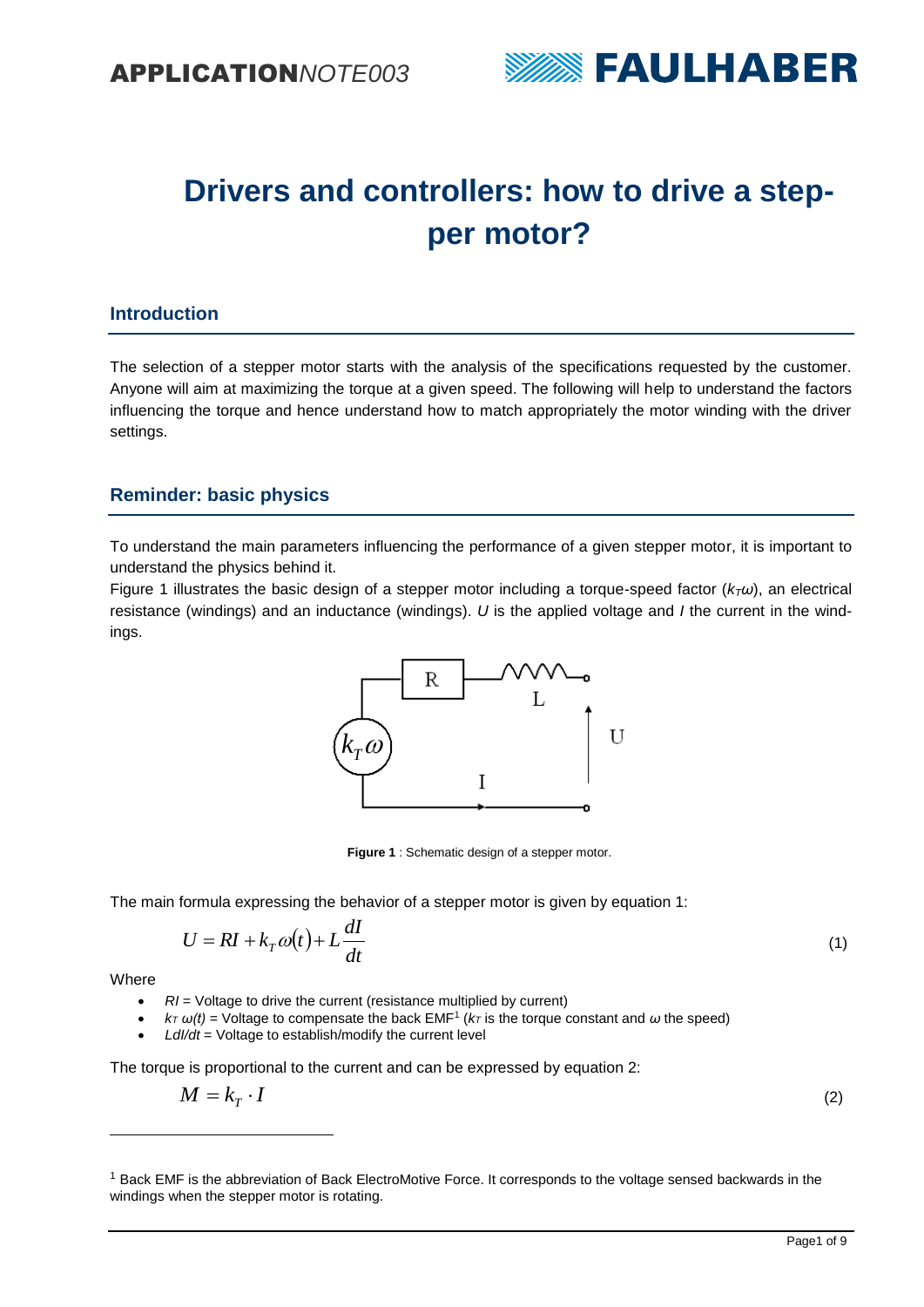

As a consequence, the current can be deducted from the previous formula as shown in equation 3:

$$
I = \frac{U - k_T \omega(t) - L \frac{dI}{dt}}{R} \Rightarrow I = \frac{U}{R} \left( 1 - e^{-\frac{R}{L}t} \right) - \frac{k_T \omega(t)}{R}
$$
(3)

[Figure 2](#page-1-0) shows the current in the windings in function of time (ideal case where back EMF is zero). Due to the inductance of the stepper motor, it takes some time for the current to reach its max. value.



<span id="page-1-0"></span>**Figure 2** : Current in function of time. Current switched ON at *t=0* and switched OFF at *t=t1*. Back EMF is set to 0; if this is not the case, the signal may have some oscillations due to the periodic back EMF shape.

Hence, the factors influencing the current, hence the torque, are the following:

- Inductance  $(Ld/dt, L =$  winding inductance) The inductance prevents the current to establish rapidly in the phases. Establishing the current rapidly becomes even more important when the motor speed (commutation speed) increases.
- Resistance (*R* = winding resistance) The resistance influences the maximal current set in the phase.
- The back FMF When the speed *ω* increases, the back-EMF proportional to *kTω* increases and the current decreases, hence the torque decreases. This explains why we observe on the torque/speed curves of the data sheet that the torque declines when speed increases.

*L* and *R* are given specifications of the motor's windings on one hand and the supply voltage U is often given by the system on the other hand. Eventually the resulting current I may bring the motor winding to its maximum tolerated temperature.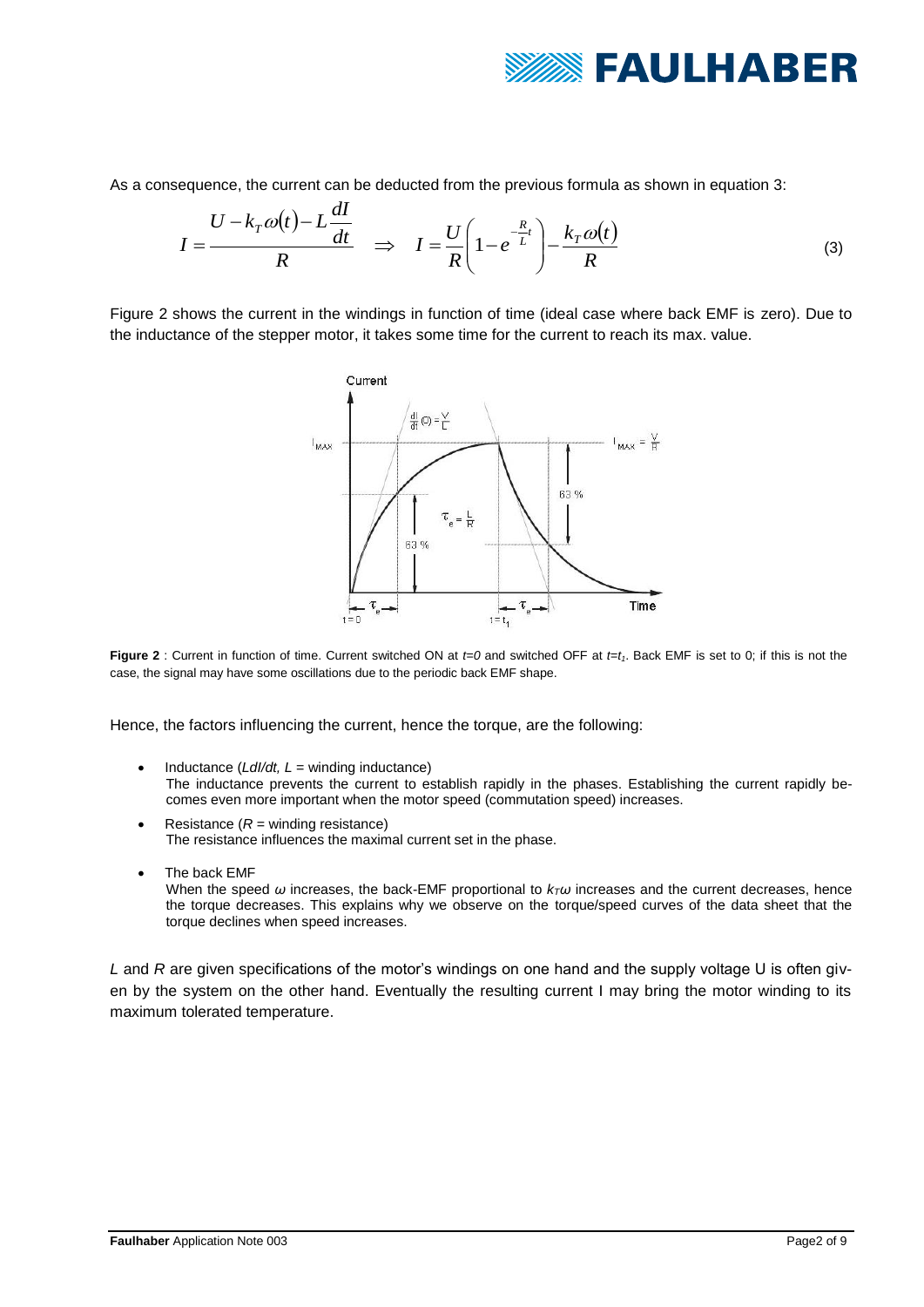

## **Definitions**

The published motor torque performances are measurements achieved at the nominal current.

The nominal current is defined as the current that will bring safely the winding temperature near its limit at continuous operation (duty cycle 100%), at 20°C ambient temperature and without any heat sink (worst case).

The nominal voltage is the voltage that naturally brings the current to its nominal value (without need of current regulation device). The relationship is straightforward with the formula below.

$$
I = \frac{U - k_T \omega(t) - L \frac{dI}{dt}}{R} \Rightarrow I = \frac{U}{R} \left( 1 - e^{-\frac{R}{L}t} \right) - \frac{k_T \omega(t)}{R}
$$

Depending on the application requirements and electronics involved, one will set supply voltage equivalent to the nominal voltage while others will supply a voltage much higher and limit the current to its nominal value by electronics (i.e: chopper of current). These two ways to drive stepper motors are described in the two next paragraphs.

## **Supply voltage = motor nominal voltage**

The driver may be represented by a power supply with a constant voltage (which shall be set at the nominal motor voltage). The current is switched ON and OFF at the frequency of the clock for step commutation and energises the two motor windings in a defined sequence.



<span id="page-2-0"></span>**Figure 3** : Schematic of motor driven at its nominal voltage.

As long as the commutation speed  $(=$  motor speed  $\omega$ ) is low, there is no issue and the current has the time to reach its maximum value *U/R* corresponding to a maximal torque (according to [Figure 2\)](#page-1-0) before the next commutation for the next motor step occurs. This is represented by a blue and continuous line on [Figure 4c](#page-3-0). However, when the commutation speed increases (see [Figure 4b](#page-3-0)), the current has not enough time to reach its expected value before the next motor step occurs and the peak current, consequently the motor torque, are reduced (see red dashed line of figure [Figure 4c](#page-3-0)).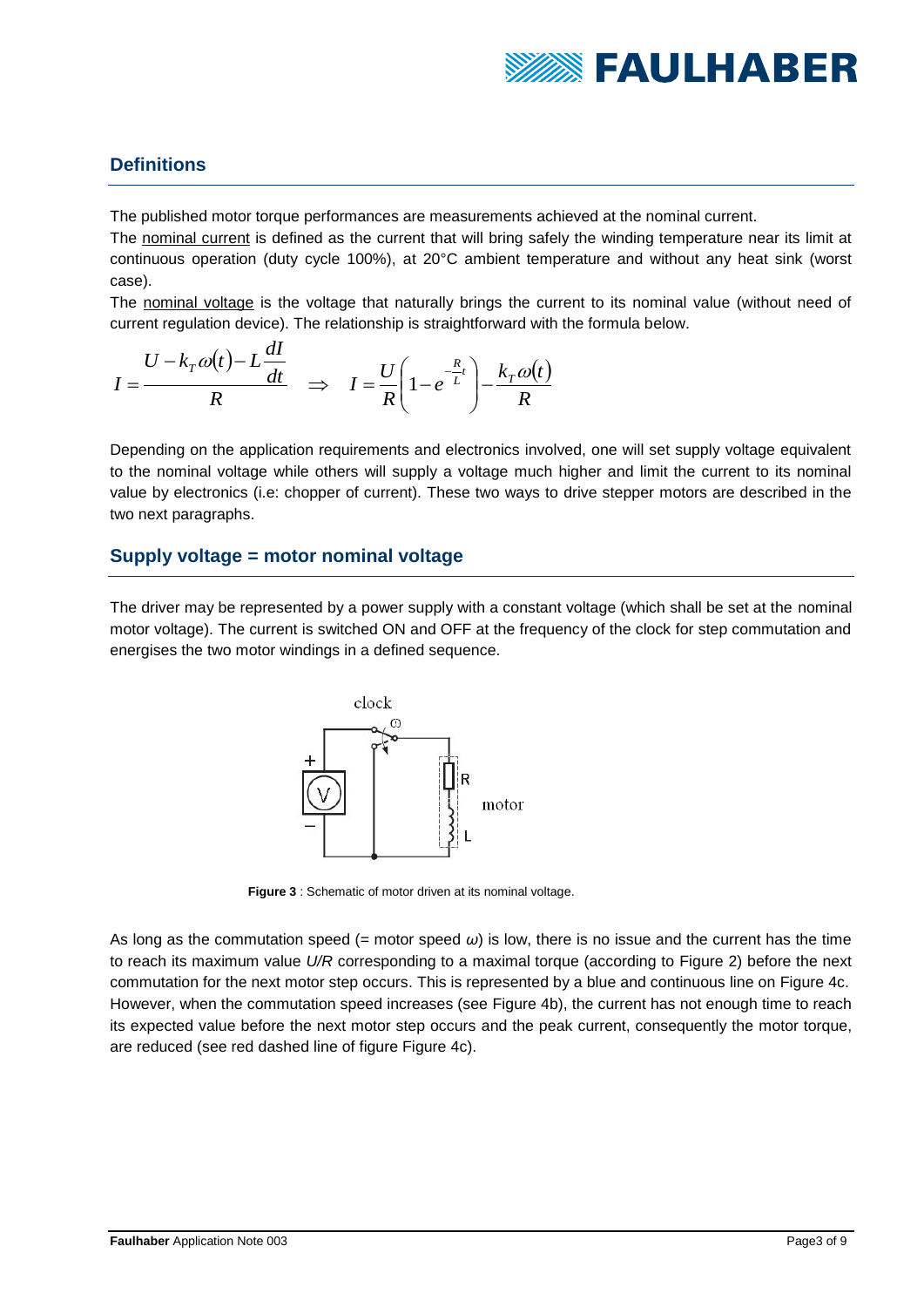



**Figure 4** : Voltage shape for a low (a) and high (b) commutation speed. The resulting current is plotted in (c).

<span id="page-3-0"></span>To obtain a higher torque at high commutation speed:

- 1. The easiest solution consist in increasing the current due to the relationship M=k.I. This can be achieved by simply increasing the supply voltage to a value above its nominal value but there is a risk in this case to reach the thermal limit of the motor winding. This is therefore possible in some cases only (time ON << time OFF and/or low temperature and/or in combination with heat sink (metal gearheads for instance)).
	- N.B.: This will increase the current at all speeds.
- 2. The most common solution consists in applying a supply voltage higher than the motor nominal value and limiting at the same time the current to the nominal value by electronics (ex: chopper or PWM) to circumvent the risk of motor overheating. This is what is described in the following paragraph.

With typical power supply between 12 and 24V, it will make sense in this case to select the motor winding in the datasheet with the lowest inductance.

#### **Series AM1524**

| AM1524                                                     | 0450                     |                          |                          | 0250    |         | 0150                     |                          | 0075    |                 |
|------------------------------------------------------------|--------------------------|--------------------------|--------------------------|---------|---------|--------------------------|--------------------------|---------|-----------------|
|                                                            | Current                  | Voltage                  | Current                  | Voltage | Current | Voltage                  | Current                  | Voltage | Drive mode      |
| Nominal current per phase (both phases ON) <sup>1)</sup>   | 0,45                     | $\overline{\phantom{0}}$ | 0,25                     | -       | 0,15    | $\overline{\phantom{0}}$ | 0,075                    | -       | A               |
| 2 Nominal voltage per phase (both phases ON) <sup>1)</sup> | $\overline{\phantom{a}}$ |                          | $\overline{\phantom{a}}$ | 3,5     | -       | ь                        | $\overline{\phantom{a}}$ | 12      | V <sub>DC</sub> |
|                                                            |                          |                          |                          |         |         |                          |                          |         |                 |
| 3 Phase resistance (at 20°C)                               | 3,6                      |                          | 12.5                     |         | 35      |                          | 138                      |         | Ω               |
| 4 Phase inductance (1kHz)                                  | 1,9                      |                          | 6,3                      |         | 16,5    |                          | 70,6                     |         | <b>mH</b>       |
| 5 Back-EMF amplitude                                       | 2,4                      |                          | 4,4                      |         | 7,2     |                          | 14,7                     |         | V/k step/s      |
|                                                            |                          |                          |                          |         |         |                          |                          |         |                 |

**Figure 5** : Extract from the datasheet for an AM1524 stepper motor from FAULHABER PRECISTEP.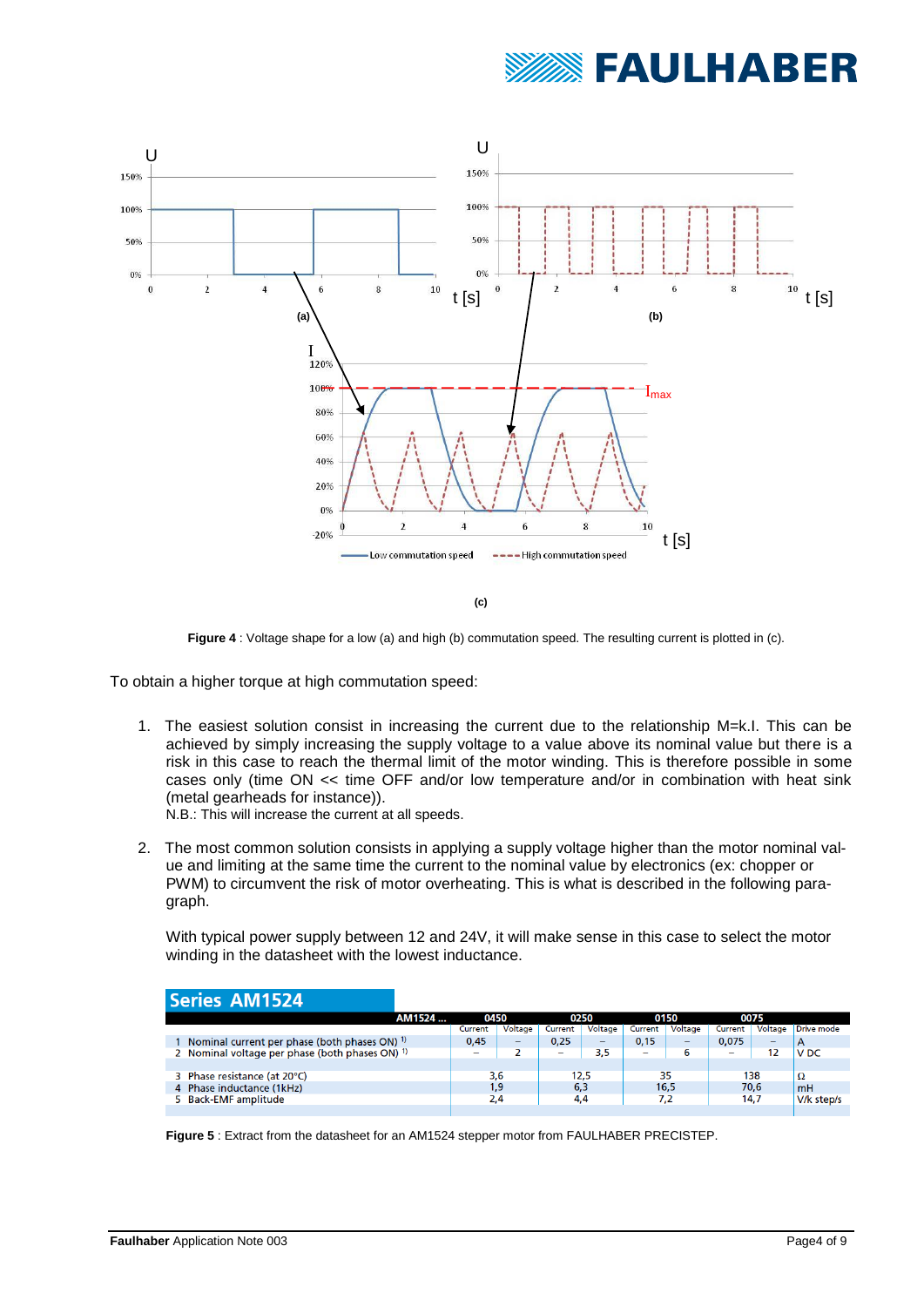

## **Supply voltage > motor nominal voltage**

In a controlled current driver, the supply voltage is set higher than the motor nominal voltage and the current is controlled electronically and limited to a user defined value which shall be equal to the motor nominal current. There are different possibilities to control the current but we'll discuss here the most common which is the chopper driver (see [Figure 6\)](#page-4-0).

The chopper driver provides an optimal solution both to current control and fast current build-up and reversal. **The basic idea is to use a supply voltage which is several times higher than the nominal voltage of the motor** (typically 3x to 8x the motor nominal voltage).

**The current rise rate, which initially is** *U ⁄ L***, is thereby able to increase substantially**.





<span id="page-4-0"></span>**Figure 6** : Schematic of a driving system with a current regulation using a chopper.



By controlling the duty cycle of the chopper, an average voltage and an average current equal to the nominal motor voltage and current are created. The chopper is usually configured for constant current. Constant current regulation is achieved by switching the output current to the windings.

This is done by sensing the peak current through the winding via a current-sensing resistor, effectively connected in series with the motor winding. As the current increases, a voltage develops across the sensing resistor, which is fed back to the comparator. At the predetermined level, defined by the voltage at the reference input, the comparator resets the flip-flop, which turns off the output transistor.

The current decreases until the clock oscillator triggers the flip-flops, which turns on the output transistor again, and the cycle is repeated.

The advantage of the constant current control is a precise control of the developed torque, regardless of power supply voltage variations. It also gives the shortest possible current build-up and reversal time. The constant current mode is therefore less sensitive to the motor speed.

[Figure 8](#page-5-0) shows the consequence of increasing the voltage to twice the nominal voltage (200%). One can clearly see that the current rises faster to its maximal value which is desirable when using a motor at high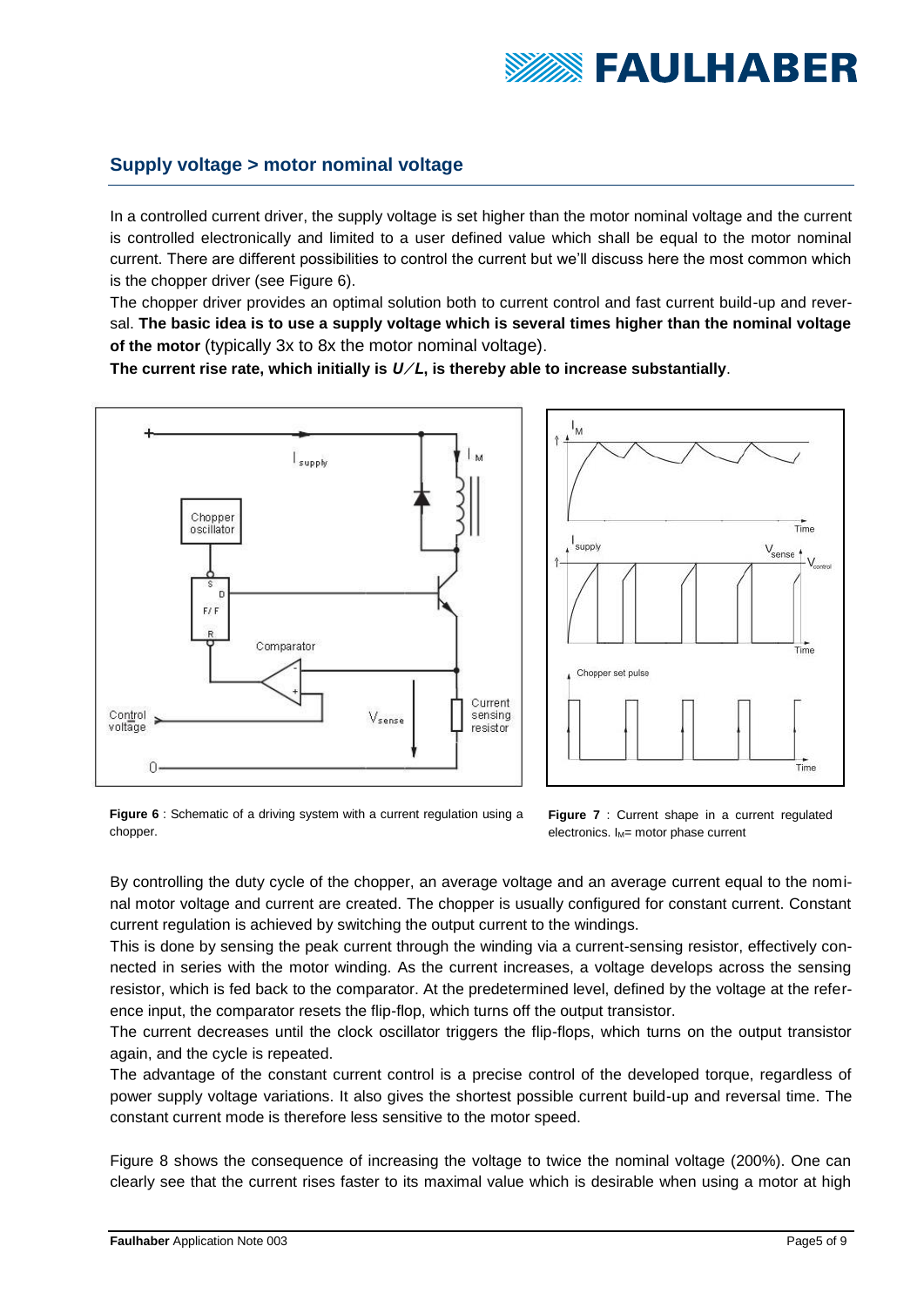

speed (meaning high frequency) if one wants to avoid the effect shown on [Figure 4c](#page-3-0). This way, it is possible to reach the maximal current and thus the maximal torque at higher speed.



**Figure 8** : Influence of increasing the voltage in a current regulated electronics.

<span id="page-5-0"></span>The driver may be represented by a controlled current source trying to keep a constant maximum current through the winding by using a chopper. It uses a higher voltage than the nominal voltage of the motor to quickly establish the current. The result is a higher torque, especially at high speeds.



<span id="page-5-1"></span>**Figure 9** : Schematic of a current mode system.

The difference of current seen than the motor phases resulting of the difference between [Figure 3](#page-2-0) and [Fig](#page-5-1)[ure 9](#page-5-1) is represented on the below graph.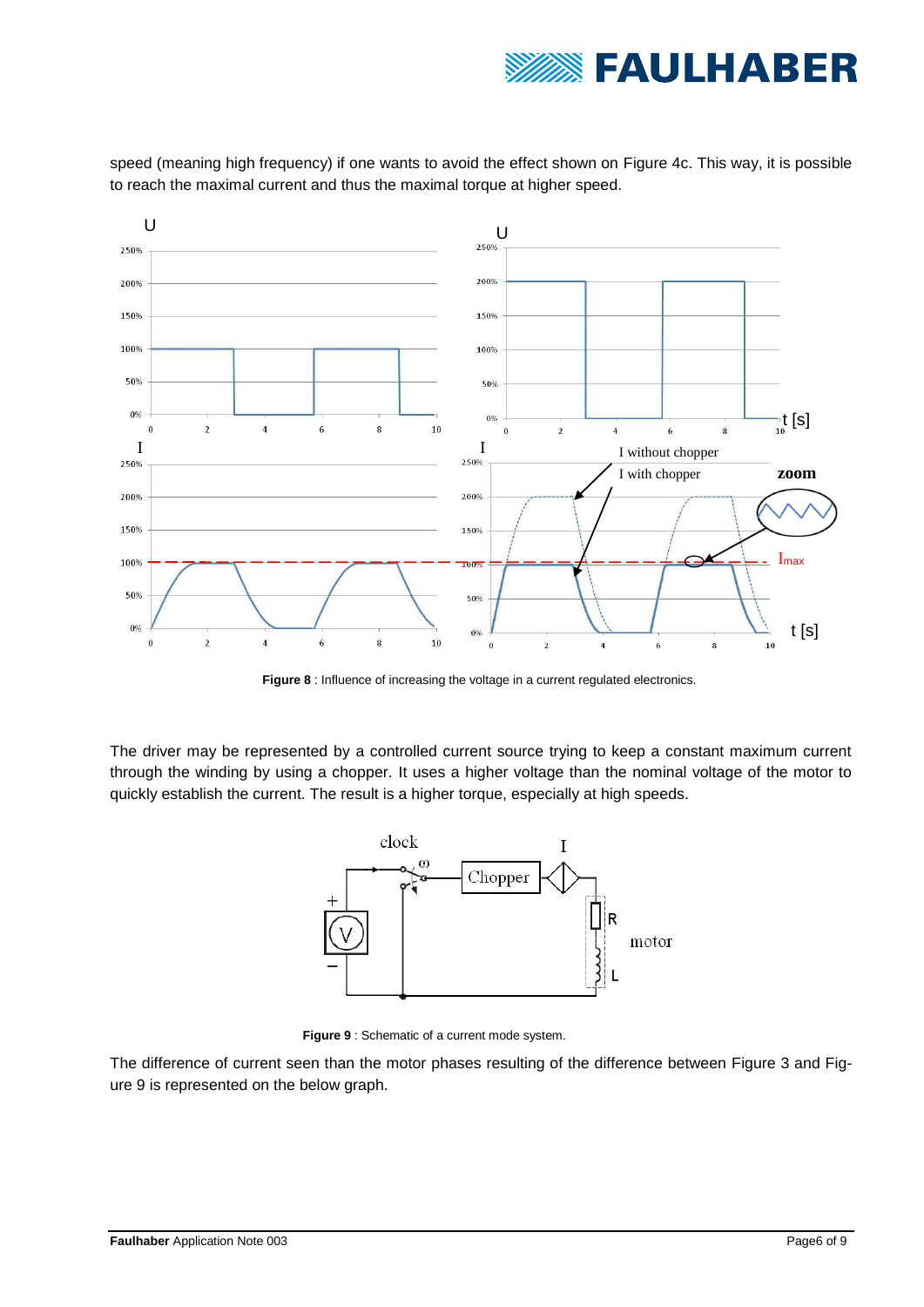



**Figure 10** : Comparison of the current curve. [1]

The difference of motor behavior resulting of the difference between the circuitry [Figure 3](#page-2-0) and [Figure 9](#page-5-1) is represented on the below graph.



**Figure 11** : Torque vs. speed curves for an AM1524 motor controlled by Trinamic TMCM-110 driver. The three curves correspond to three different driver supply voltage (i.e. 1x, 2.5x and 5x the motor nominal voltage).

In this particular case, it is easy to observe that the torque at 1x the nominal voltage drops quickly and that it starts to be delicate to use the motor above 2500rpm. On the other hand, at 5x the nominal voltage, the maximum speed of the motor without load is around 17'000 rpm

In other words, with a supply voltage given at 12V, it makes sense to use a current regulated driver with a motor with nominal voltage around 2 or 3Volts (and not paradoxically at 12V). The information regarding the nominal current on the motor datasheet is therefore only used to set the current on the driver itself.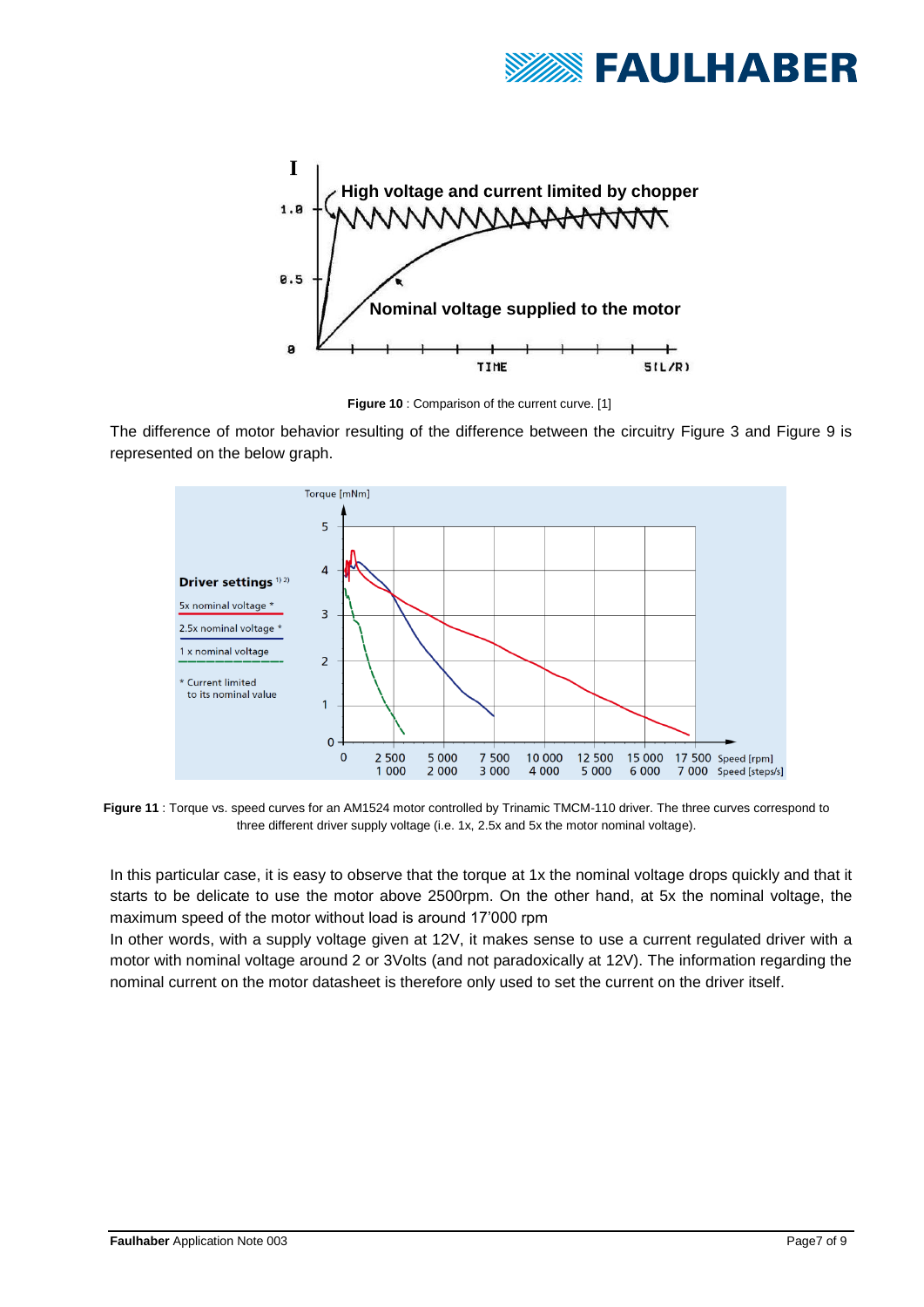

## **Conclusion**

From the previous explanations, we can now distinguish what to expect from the different type of drivers on the market

- Current regulated driver (for example: PRECIstep® MCST3601)<br>- Unregulated current drivers (for example: PRECIstep® AD VL M1
- Unregulated current drivers (for example: PRECIstep® AD VL M1S)

|               | Operating the motor with the supply volt-<br>age higher than the motor nominal volt-<br>age with current regulation | Operating the motor with the supply volt-<br>age equalling the motor nominal voltage |  |  |  |  |
|---------------|---------------------------------------------------------------------------------------------------------------------|--------------------------------------------------------------------------------------|--|--|--|--|
| Advantages    | Higher torque at high speed.<br>-<br>Higher slew rate.<br>$\blacksquare$                                            | Useful when no high voltage is<br>available                                          |  |  |  |  |
| Disadvantages | Needs a relatively high voltage<br>۰<br>power supply.                                                               | Low torque at high speed.<br>Microstepping impossible                                |  |  |  |  |